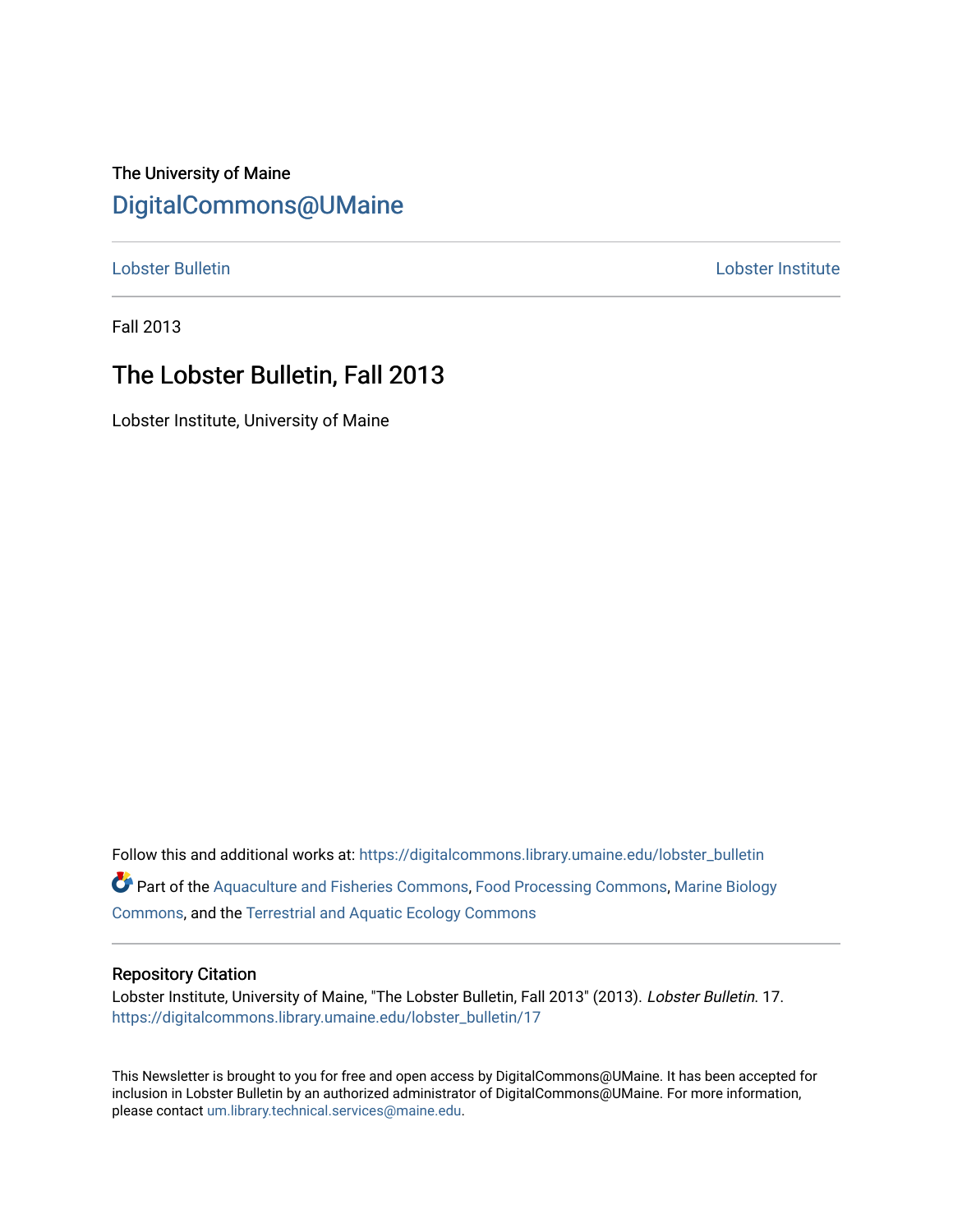

*"News, research updates, and information on lobsters and the lobster industry."*

## **Published by the Lobster Institute**

"Protecting and conserving the lobster resource, and enhancing lobstering as an industry…and a way of life."

# **Maritime Lobster Panel Releases Report**

 The Ministers of Fisheries from New Brunswick, Nova Scotia and Prince Edward Island jointly commissioned a panel to review and make recommendations related to fishery issues surrounding pricing, variability thresholds and marketing. The panel reviewed existing reports and conducted over fifty meetings with approximately 200 companies and individuals connected to the lobster fishery. The panel's findings were released in a report to the Ministers on November, 2013.

 According to the documents executive summary, the report includes: " an explanation for the 2013 price drop; an analysis of the factors affecting lobster prices; the challenges in determining thresholds; the ability of the ability of various industry sectors to negatively impact wharf price; advice on marketing Canadian lobster; options for a formal system for establishing prices preseason; and finally and most importantly, advice to stabilize and then increase the price paid to fishermen while taking into consideration the other players in the industry."

 The panel also indicated their interviews revealed, "An industry that has been struggling instead of cooperating, fishing for quantity instead of value, fighting over pennies and losing dollars, and asking others to solve their problems."

 The report lists 33 recommendations related to industry structure, relationships and operations. While acknowledging that many of the recommendations are not new, they do indicate that action has yet to be taken on many and "there remains much to do." They do, however, propose what they term a "Value Recovery Strategy", highlighted by three substantial initiatives to bring about changes to the industry's structure: creating an Independent Maritime Lobster Market Intelligence Institute, develop and implement a Comprehensive Generic Marketing and Promotion Campaign for Canadian lobster; and establishing a price-setting mechanism for determining price pre-season – based on

## **Atlantic States Marine Fisheries Commission Mandated Fall Closure in Long Island Sound**

 The extreme die-off in the lobster stocks in Long Island Sound in 1999 is a matter of public record. After several attempts to bolster the resource through such management efforts as gauge increases and bigger escape vents, the Atlantic States Marine Fisheries Commission (ASMFC) opted to close the entire lobster fishery in the Sound from September 1, 2013 to November 28, 2013. The intent of this new tactic is to reduce the landings in the Sound by 10 percent. Before the breakdown of the fishery fourteen years ago, landings were at a annual record high of 1.8 million pounds in the western basin; now landings are less than 15,000 pounds.

 According to an article by John Nickerson in the September 11, 2013Norwalk Citizen, Connecticut's Marine Fisheries Director David Simpson indicated the closure is also an attempt to bolster the reproductive capacity of the lobster stocks. Simpson contends the low population is due to rising water temperatures which are causing an increase in stressed and diseases lobsters, leading to mortality. While most lobstermen believe  **--cont. on page 2**

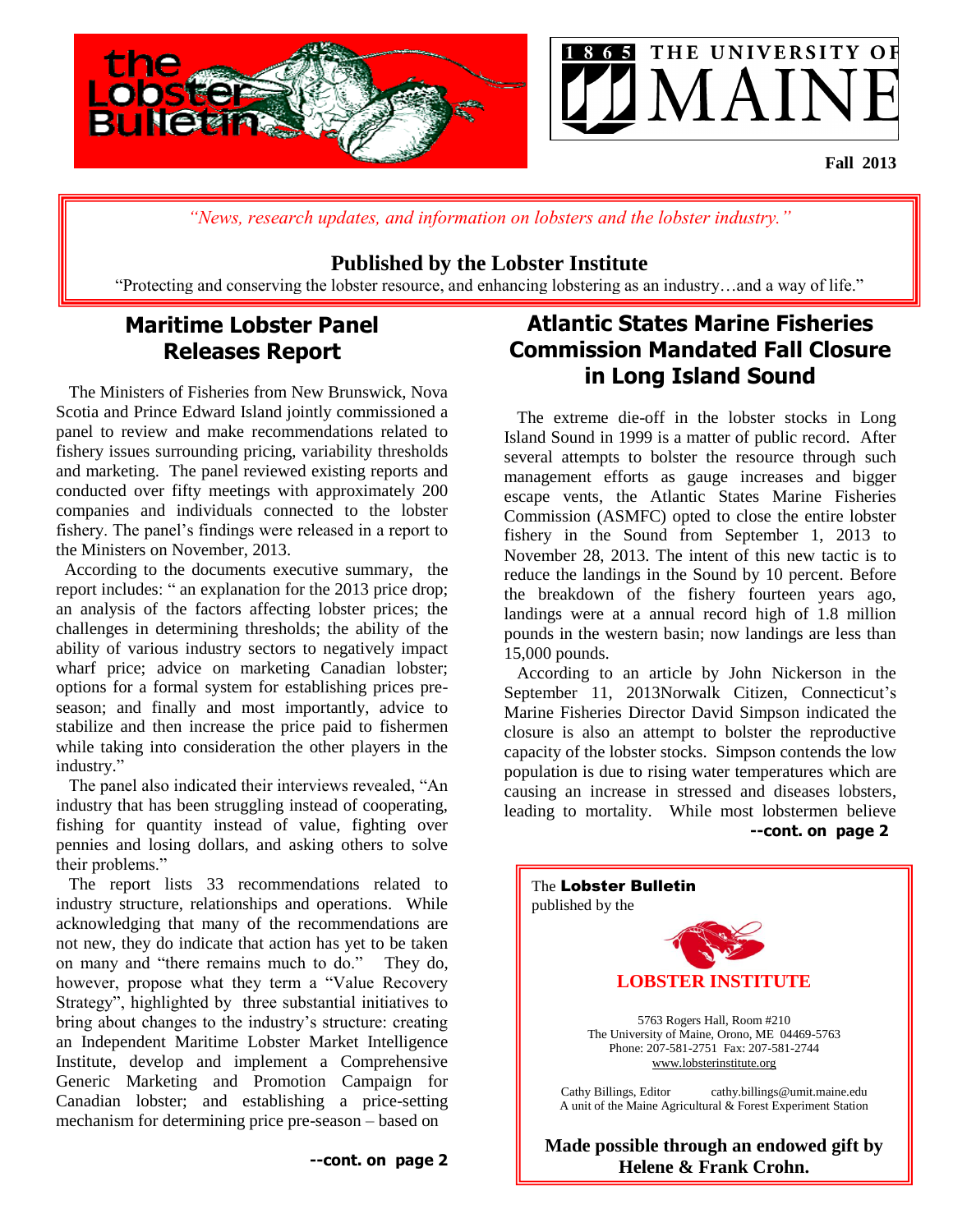## **Long Island Sound Closure --cont. from page 1**

water quality, including pesticides, play a major role in the current level of the stock, Simpson does not. "They [lobsters] are not going to be able to persist here very well at these temperatures. This is largely what they are facing," Simpson said. "There are some lobstermen concerned about pesticides, but I don't share that view."

 However, at the University of Connecticut researchers are still studying what effects pesticides may be having on the lobster population in the Sound. Additionally, this summer the Connecticut legislature passed a bill, signed by Governor Dannel Malloy, banning the use of methoprene and resmethrin – two pesticides dropped in storm drains to help control mosquitoes – which lobstermen believe are killing their catch. Nickerson goes on to say in his article that fishermen feel until the use of pesticides in all areas of the Sound is banned, what lobsters are being saved during the closure are only going to be killed off later dues to the poor water quality.



*Nick Crismale, President of Connecticut Commercial Lobstermen's Association & Lobster Institute Board member*

report that even veteran lobstermen's advocate and long-time president of the Connecticut Commercial Lobstermen's Association, Nick Crismale, has finally decided to sell both of his fishing boats and gear. He quotes Crismale as saying, "There is no confidence on the part of the industry that the people in charge know what they are doing or that they are capable of

Nickerson goes on to

bringing the resource back," Crismale said. "The fight has taken the wind out of my sails."

(Nickerson's full article, *Commission sinks state's lobster industry,* can be read at http://www.norwalkcitizenonline.com/ default/article/Commission-sinks-state-s-lobster-industry-4805776.php)

## **Maritime Lobster Panel Report --cont. from page 1**

legislation yet not mandatory, but "once engaged by a particular fleet or group, the price negotiated becomes the minimum legal price that can be paid to that fleet or groups."

 The panel suggested the above initiative be funded by an "Industry Levy" on fishermen in the form of one cent per pound of lobster landed, with an additional penny per pound paid by onshore sectors.

 Some excerpts from the report are included in this Lobster Bulletin's Research Report on page 3. A copy of the full report can be viewed on line at the following: http://www.gnb.ca/9999/publications/MartimeLobsterPa nel.pdf

## **Acheson Survey on Lowering Maine Trap Limits**

#### **--cont. from page 3**

\ increase profits by reducing expenses for fuel and bait, reduce trap tangles , and increase catches per trap hauled<sup>"</sup>

 "Those opposing a lower trap limit have a far more complicated set of reasons," writes Acheson. "Some assume profits would be increased by lower trap limits, but others assume the opposite." Others noted that there should be stricter limits on the part-timers but not on the full-time lobstermen. Still others reasoned that the harder they fished, the more they would earn. Yet another reason cited was that lower trap limits simply were not needed, that there was no overcrowding and limited entry regulations were beginning to work.

 Acheson concludes that the politics surrounding attempts to lower trap limits are intricate. "In this industry, resource management policy is being made in an atmosphere in which different industry groups are pulling in different directions for complex sets of reasons." He speculates that, "If the past provides any insight, industry factions wil play a key role in blocking or motivating changes in trap limits. But the factions currently emerging around the trap limit issue are complex. There are people with different views and motives, and many could be persuaded to change factional allegiance, perhaps suddenly, if conditions change."

Discussion of trap limits and other possible measures aimed at providing for a consistent lobster catch will take place at the 2014 Canadian/U.S. Lobstermen's Town Meeting. See page 4 for more details.



As a Non-profit, the Lobster Institute relies on industry and private support to continue its work for and with the lobster fishery. Please consider donating as a Friend of the Lobster Institute today. Call 207-581-2751 or visit www.lobsterinstitute.org

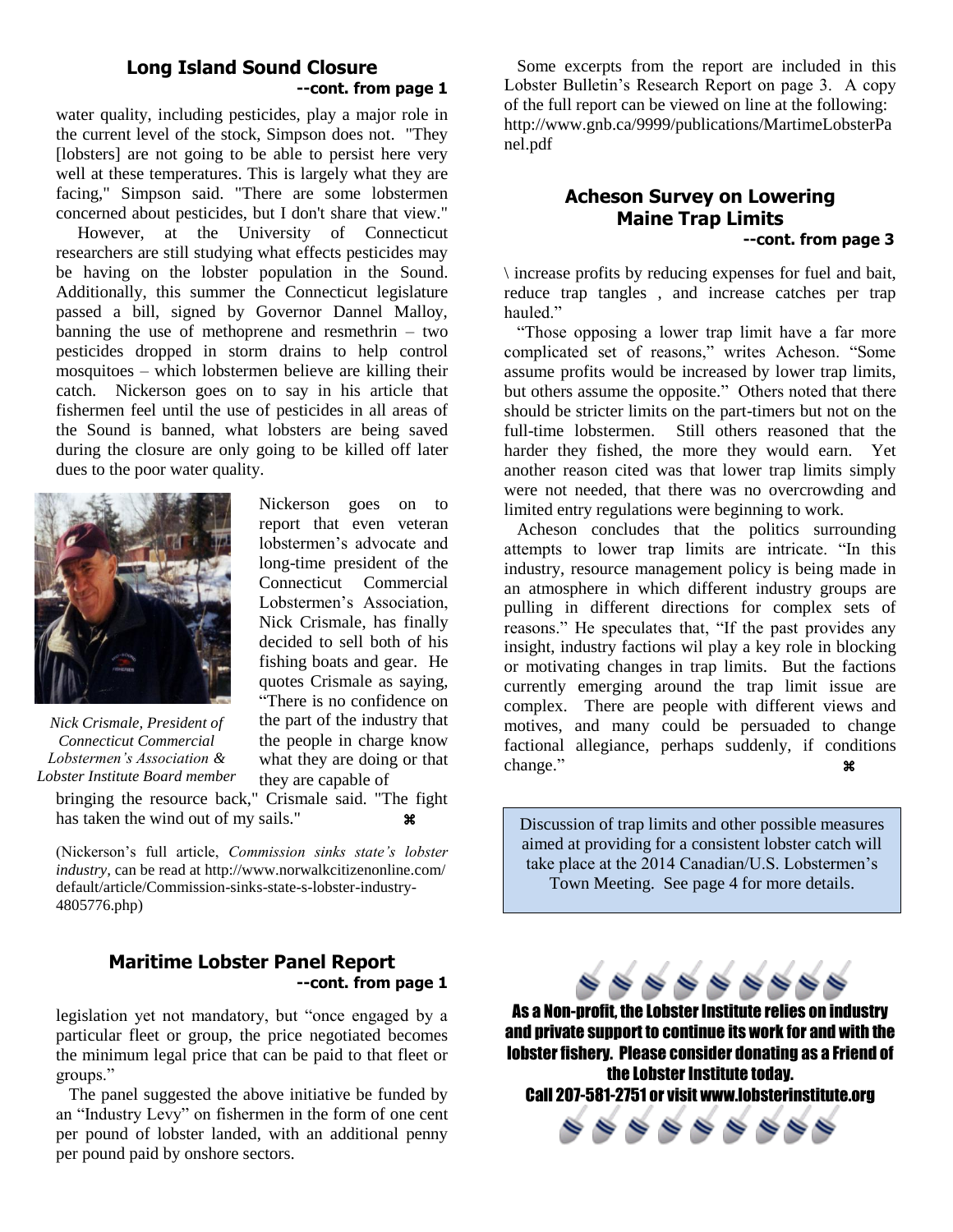

*Readers may contact the Lobster Institute for more detailed information on any of these projects.*

**Lobster Research Fleet Pilot Project** – The Commercial Fisheries Research Foundation (CFRF) began field data collection this summer for their "On-Deck Data Program" designed to look at new technologies for the collection and management of lobster fishing data in Southern New England management areas. The pilot project was initiated by the CFRF in response to requests from the lobster fishing industry to address the lack of data from offshore waters. Lobstermen in Rhode Island, Massachusetts, and New Hampshire have been recruited and trained to use tools such as digital calipers and Android tablets to record and relay catch data via the internet to a central CFRF database. Data is recorded on sex, whether females are v-notched or egg-bearing, carapace length, and presence of shell disease. Additional information is collected on the longitudinal and latitudinal location of the catch, soak time of the traps, number of traps sampled, and the total number of lobsters sampled per set of traps (includes both legal and non-legal lobsters). Twelve vessels are part of the research fleet, six from Lobster Conservation Management Area (LCMA) 2 and six from LCMA 3. Each vessel was also given three ventless traps to deploy and sample throughout the course of the project. Collection of field data is ongoing through June 2014, at which time a final report will be compiled and results disseminated. The pilot project is a collaboration among CFRF, industry leaders, state lobster management personnel from Rhode Island and Massachusetts, and staff from the Atlantic States Marine Fisheries Commission and National Marine Fisheries Service. More information on the project can be found at http://cfrfoundation.org/lobsterresearch-fleet/



*Greg Mataronas of the F/V Happy Hours using digital calipers for the "On-Deck Data Program" Photo Credit: Anna Malek, CFRC Program Administrator*

**Fractions, Models and Resource Regulations: Prospects for Lowering the Maine Lobster Trap Limit –** *(excerpts from an article by James Acheson & Ann Acheson in the 2010 Hu. Ecol 28:587-598)* There was pointed discussion of lobster trap limits at the various summer 2013 information sessions hosted by Maine Department of Marine Resource Commissioner Patrick Keliher. In light of this ongoing interest, Dr. James Acheson shared findings from his thirty years of research on this topic at a recent meeting of the Board of Directors of the Lobster Institute. Her particularly focused on a survey conducted in 2009-2010 or 3,000 Maine lobster license holders (of which 701 responded) and 124 follow-up phone interviews.

 When asked "What s the most important problem facing the lobster industry?" overfishing (i.e. too many traps/lobstermen) was noted by 24.5% of the respondents. This was second only to cost/price squeeze, which was noted by 35.8%. Additionally, when gauging the attitudes of fishermen about lower trap limits by asking respondents to agree or disagree with the statement, "There are too many traps in the water in my zone," a full 63% either agreed or strongly agreed, while only14% disagreed or strongly disagreed. However the Achesons' findings also revealed that only 48% of respondents said they would support measures to reduce the number of traps a fisherman is allowed to fish in their zone; while 44% said they would not (8% said they did not know.) According to the article, "In short, many fishermen believe there are too many traps in the water, but far fewer want their zone council or the legislature to pass more stringent trap limits." Additionally, Acheson notes, "many fishermen assume that attitudes towards a trap limit vary with the size of the fishermen's operation. That is true to some extent. On the whole, those with more traps are less supportive of a lower trap limit than those with a smaller number of traps."

 Those who favor a trap limit general noted they did so because they" believe the fishery is

inefficient" and that "having a lower trap limit would

### **--cont. on page 2**